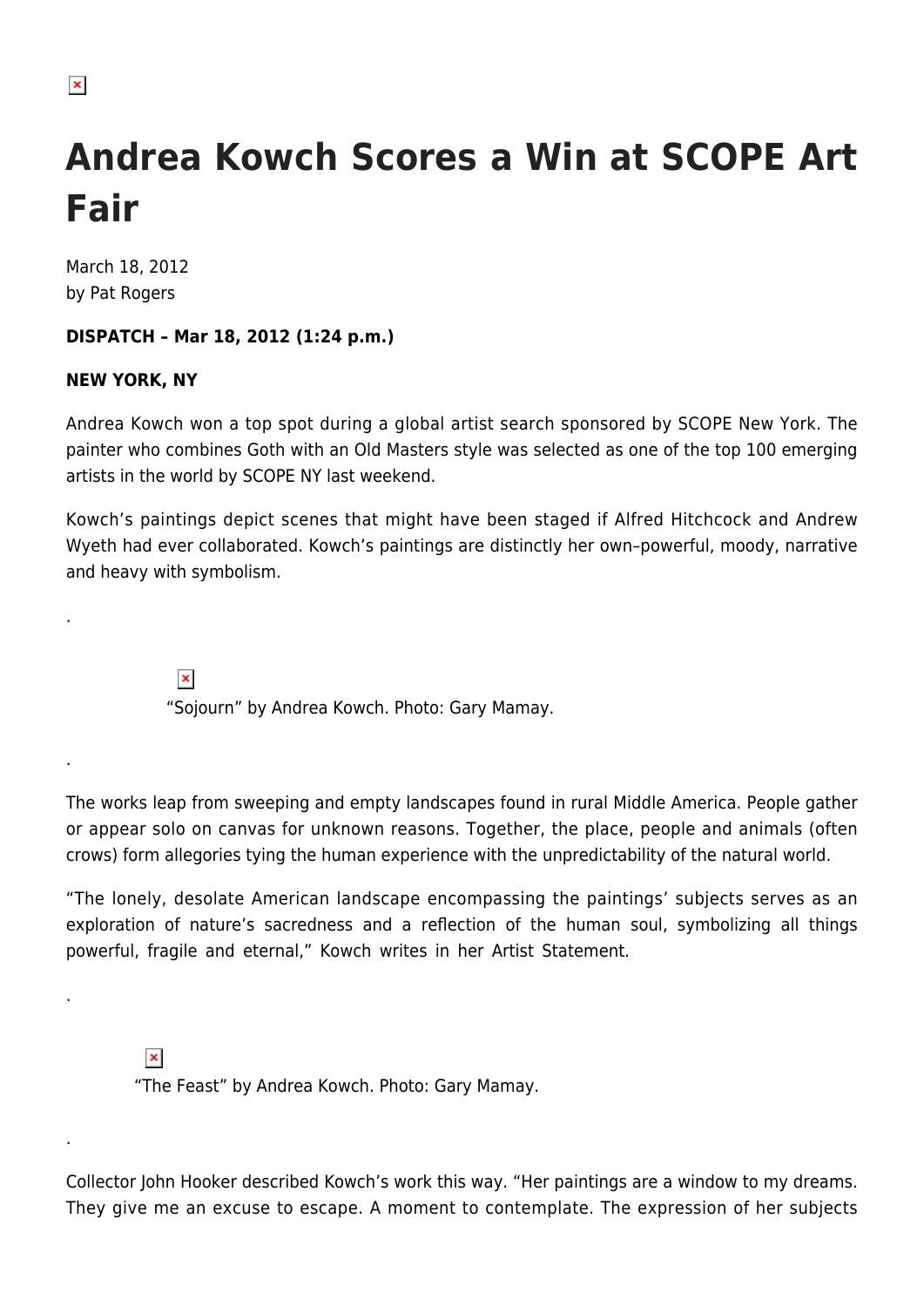reminds me of the Mona Lisa smile: enigmatic and unfathomable. The rich browns and yellow hues of her countrysides draw me in to a world of mystery, of supernatural beings, and the unknown. Although she may inspire fear, she reassures with her warm and natural colors. I find the tension between the two, captivating."

Like Andrew Wyeth, Kowch's paintings depict rural surroundings drawn from the area where she lives. Paintings are inspired by Midwestern American landscapes of Kowch's home state of Michigan.

> $\pmb{\times}$ "Whirlwind" by Andrea Kowch. Photo: Gary Mamay.

Sag Harbor gallerist Richard Demato discovered Kowch's work in 2009 after her art was published in "Spectrum #16: The Best in Contemporary Fantastic Art." His gallery, Richard J. Demato Fine Art Gallery, has been representing her ever since. Two solo shows both sold out, said Demato.

"Her art is so compelling, it crosses over any collectors' limitations or boundaries," he said. "Clients have found a need to own her work, and thus have now redefined themselves as true collectors of her art. The work has so much portrayed emotion, that it was brought many collectors, including me, to tears."

> $\pmb{\times}$ "Crows" by Andrea Kowch.

 $\pmb{\times}$ 

.

.

.

.

.

.

. "The Pheasant Keeper" by Andrea Kowch. Photo: Gary Mamay.

New art by Kowch will be unveiled in The Hamptons in July 2012. A new (and darker) series of work will premiere at Richard J. Demato Fine Art Gallery in Sag Harbor, NY and at ArtHamptons and artMRKT in Bridgehampton, NY. The gallery expects to hold an opening for Kowch's solo show on July 14 from 6 to 8 p.m.

Kowch's art is expected to be exhibited during the Miami art fairs in December 2012.